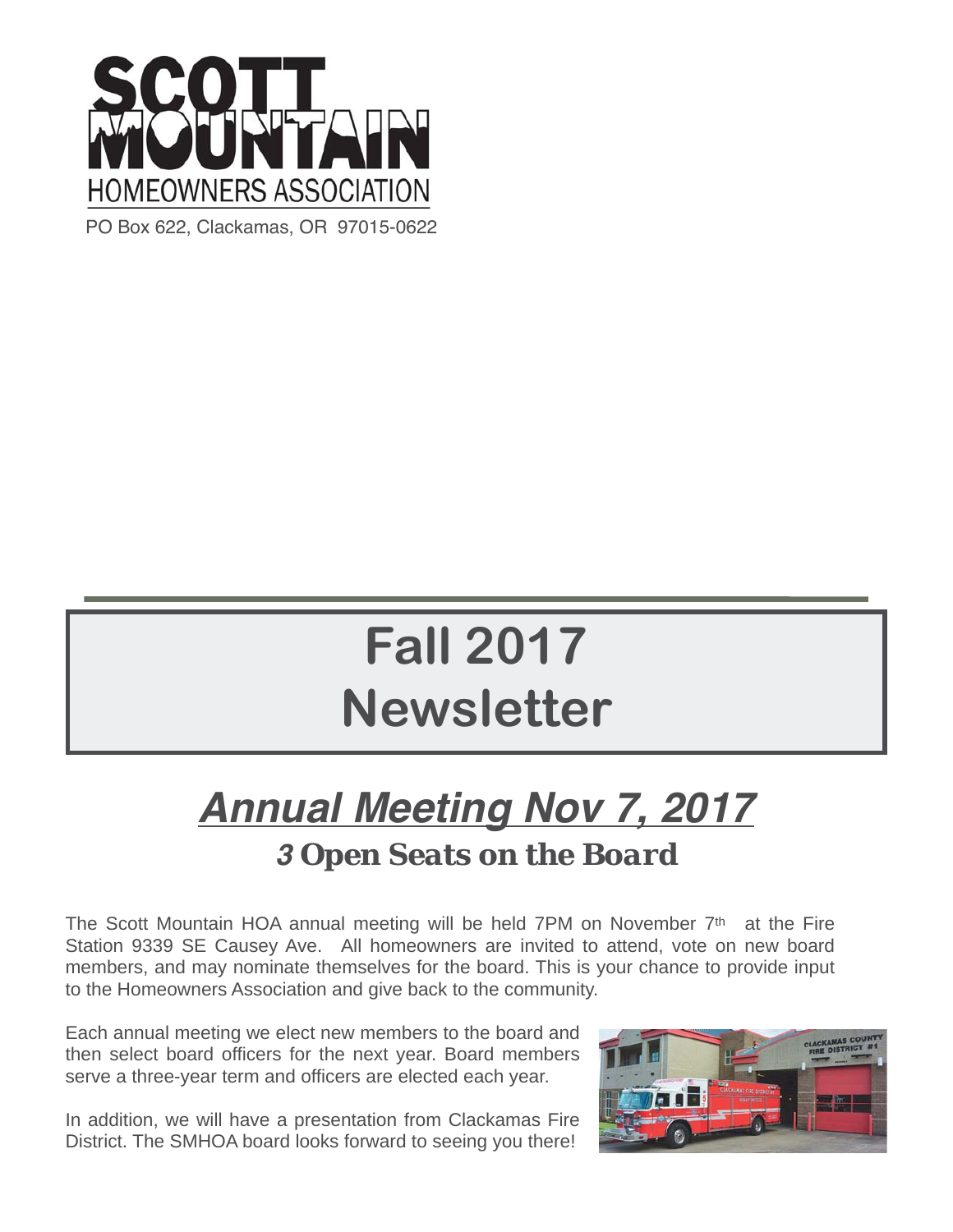# *Presidents Corner*

**Neil Gavrich**

Once again, I am amazed that the year is nearly over. I joined the board at the end of last year along with a number of new members & figure this is a good opportunity to review some of the HOA board activities.

- We held a successful green space cleanup, which, I hope we can do twice next year.
- After months of discussion, the board is finalizing a project to replace the 20 path lights with long life high efficiency LED lamps.(Est. 12yr bulb life)
- The website is being revamped on a new host site & we have Facebook page. https://www.facebook.com/Scott-Mountain-HOA-175587899685681/
- This November's annual meeting we will elect three new board members. If you have interest, I highly encourage you to attend to be nominated for the board.

### **Your HOA Website is Working for You! Thomas Spathas**

To get the latest news about your HOA go to **www.scottmountainhoa.com** You will find current neighborhood news, meeting schedules, minutes from past meetings, photos from the history of our neighborhood, and copies of the Covenants & Bylaws. You can even directly contact the Scott Mountain HOA Board Members for any reason with a single click!

Be sure to check out the "Photos from the Past" to see historical photos of our little corner of paradise. The website is regularly updated, and will be undergoing a facelift this Winter. We are planning to add a calendar for events and activities in the Scott Mountain HOA area, as well as links to helpful websites for the community. If you have photos, articles or ideas you would like to submit, please contact Thomas at board@scottmountainhoa.com

# *Fall Dumpsters*

We are pleased to announce that we are continuing our tradition of having yard debris drop boxes spread through out the area. Dumpsters will be available for Fall yard cleanup on *Friday, November 10 through the weekend.*

Locations:

- 96th Ave. near ???
- 96th Ave. near 10558
- Gia Ct. near 9905
- Kela Pl. near 9911
- King Way near 10493
- 99th near 10312
- 100th Dr. near 10246



*The dumpsters are to be used for green space and yard debris only.* 

**Please, no rocks, concrete, tires, waste, plastic, stumps, or other material that is not yard debris.** 

Allowed debris include leaves, weeds, grass clippings, pruning and branches less than 4" in diameter.

 Please fill the back of the box first with larger branches, bushes or small trees and cut off enough limbs so they lay flat.

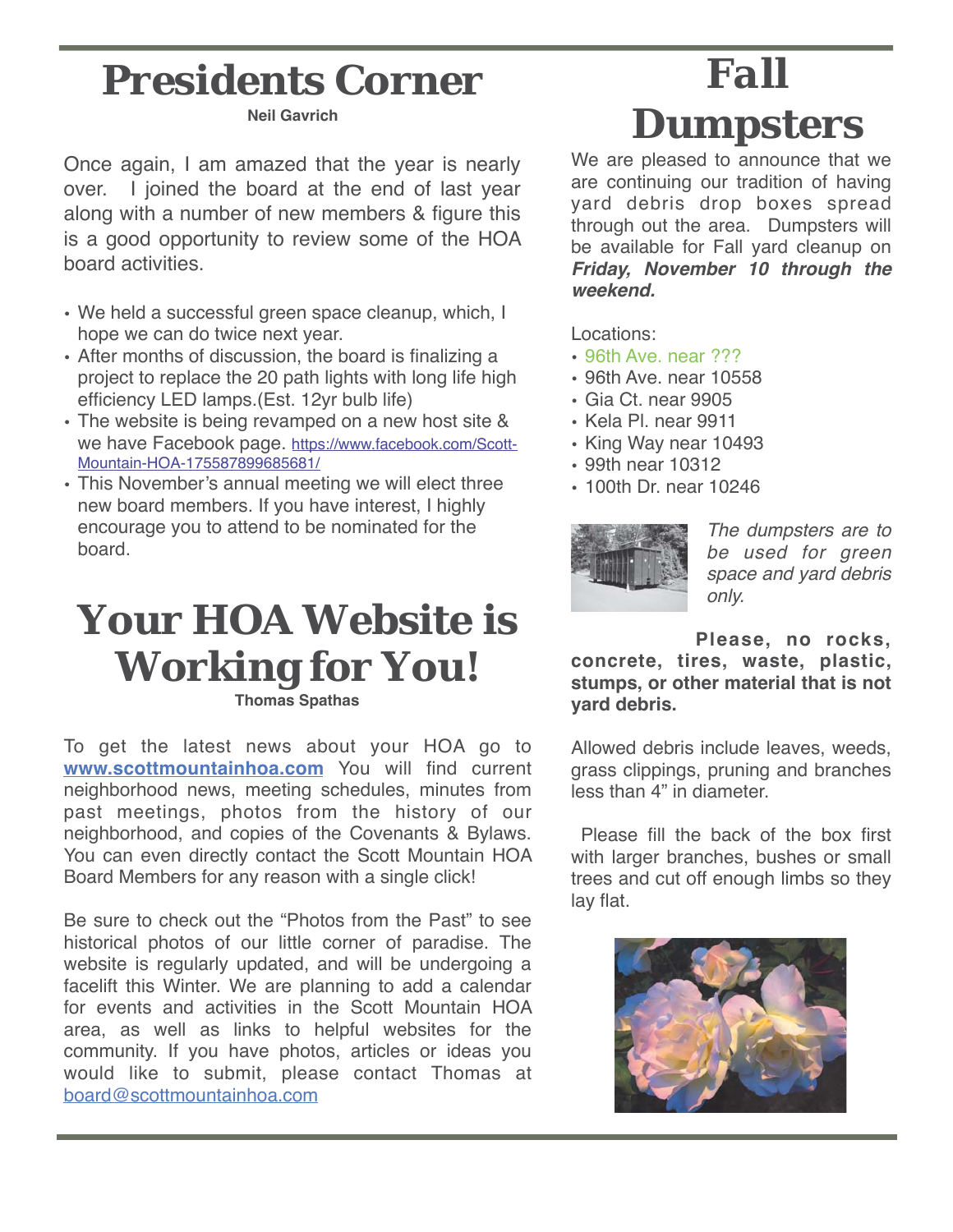

*1st Annual Neighborhood Green Space Clean-up* 

**Suzanne Merritt**

September 16th kicked off the Scott Mountain HOA's 1st Annual Green Space Clean-up. What a great turn out of people! This year we focused on the green space between Cleone Ct. and Gia Ct. We pulled ivy, cleared trail paths and met some great neighbors!

The SMHOA Board would like to do this twice a year if there is enough interest. Come to our monthly meetings on the 1st Tuesday of the month to let us know what you think

Check out the website for more photos.



## **Holiday Lights Contest**

*It's almost that time of year again!*

The SMHOA Board will award prizes to 6 homes voted the best holiday decorations. Categories are: Grand Prize, Special Award, Creative Design, Color Explosion, Holiday Spirit & Griswold.

A sign is placed in the yard of each winner during the week of Dec. 17th-23rd. When we come back to pick-up the sign after January 1, the homeowner receives a \$30 gift card to Clackamas Town Center.

Good Luck!

### **Living Within the Covenants**

The Covenants are the rules that every one of us has agreed to follow when we purchased our homes. Whether you have a loan on your home, or are free and clear of any mortgage debt, you have signed a deed that says you will follow the guidelines that were set down in 1975 when the Scott Mountain subdivision was first recorded. Here is a short list of violations that have been seen:

Painting your house a different color or adding to your home before architectural committee approval, Keeping non-domesticated animals, Storing trash cans in view of the street, not keeping yard in good order, not paying dues, vehicles in disrepair parked on any lots, street or common area over 48 hours, removal of trees in a protected class or native to the area,- Any tree over 6" in diameter or 5' needs approval prior to removal.

**A complete copy of the covenants and other info can be found at**  www.scottmountainhoa.com